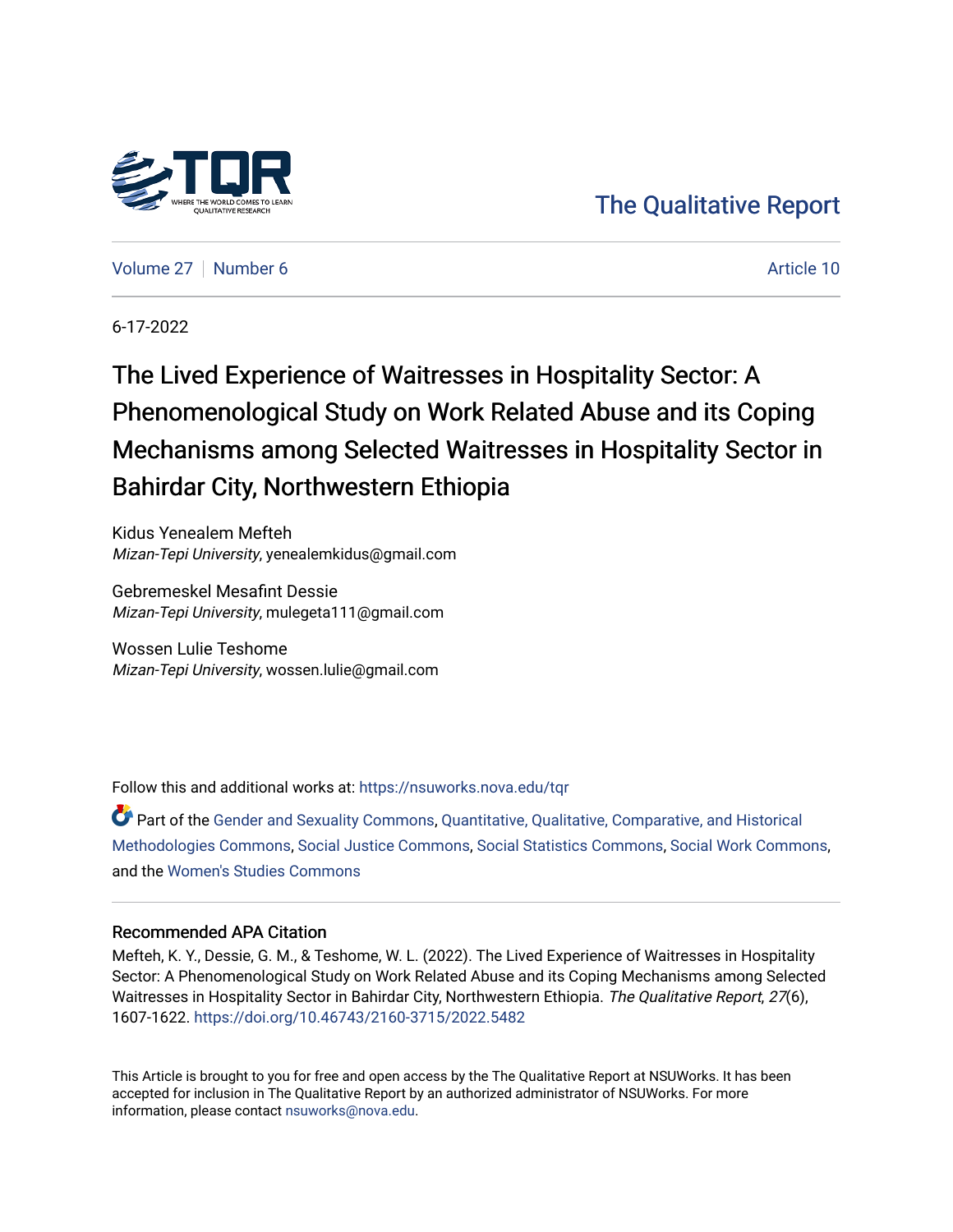# **Qualitative Research Graduate Certificate** Indulge in Culture



**LEARN MORE** 



The Lived Experience of Waitresses in Hospitality Sector: A Phenomenological Study on Work Related Abuse and its Coping Mechanisms among Selected Waitresses in Hospitality Sector in Bahirdar City, Northwestern Ethiopia

# Abstract

A significantly high number of employed women work in vulnerable work environment. Waitresses' working in the hospitality sector experience different kind of work-related abuse. This study aims to explore waitresses work related abuse and its coping mechanisms in the hospitality sector in Bahirdar city, Ethiopia. A descriptive phenomenological study was conducted to describe the lived experience of waitresses in the work environment. Data were collected through an in-depth interview with waitresses. Participants of the study were selected by non-probability sampling. The collected data were inductively coded and developed into themes. Different kinds of data quality assurance mechanisms were employed to increase the trustworthiness of the study. The study finding shows that sexual, emotional, verbal, and physical abuse, physical health problems, work-family conflict, low wage are the major work-related challenges that waitresses experience related to their work environment. As coping mechanisms, waitresses reporting to their manager, getting help from co-workers and managers, tipping, and wearing fake rings are mentioned. Work related abuse in hospitality workplace is widely experienced by waitresses. A hospitality work environment policy to regulate waitresses' relation with customers, employers, managers, and co-workers should be developed. The existing national and international labor proclamations should be implemented on the ground. Moreover, pre-service, and in-service training about how they can deal with stressful situation are needed.

# Keywords

descriptive phenomenology, coping mechanism, waitresses, work related abuse

# Creative Commons License



This work is licensed under a [Creative Commons Attribution-Noncommercial-Share Alike 4.0 International](https://creativecommons.org/licenses/by-nc-sa/4.0/)  [License](https://creativecommons.org/licenses/by-nc-sa/4.0/).

# Acknowledgements

We would like to send our regards to participant waitresses, employees of Bahirdar city and Amhara region labor and social affairs office. Finally yet importantly, we thank the data collectors and supervisor without whom the research would not be done.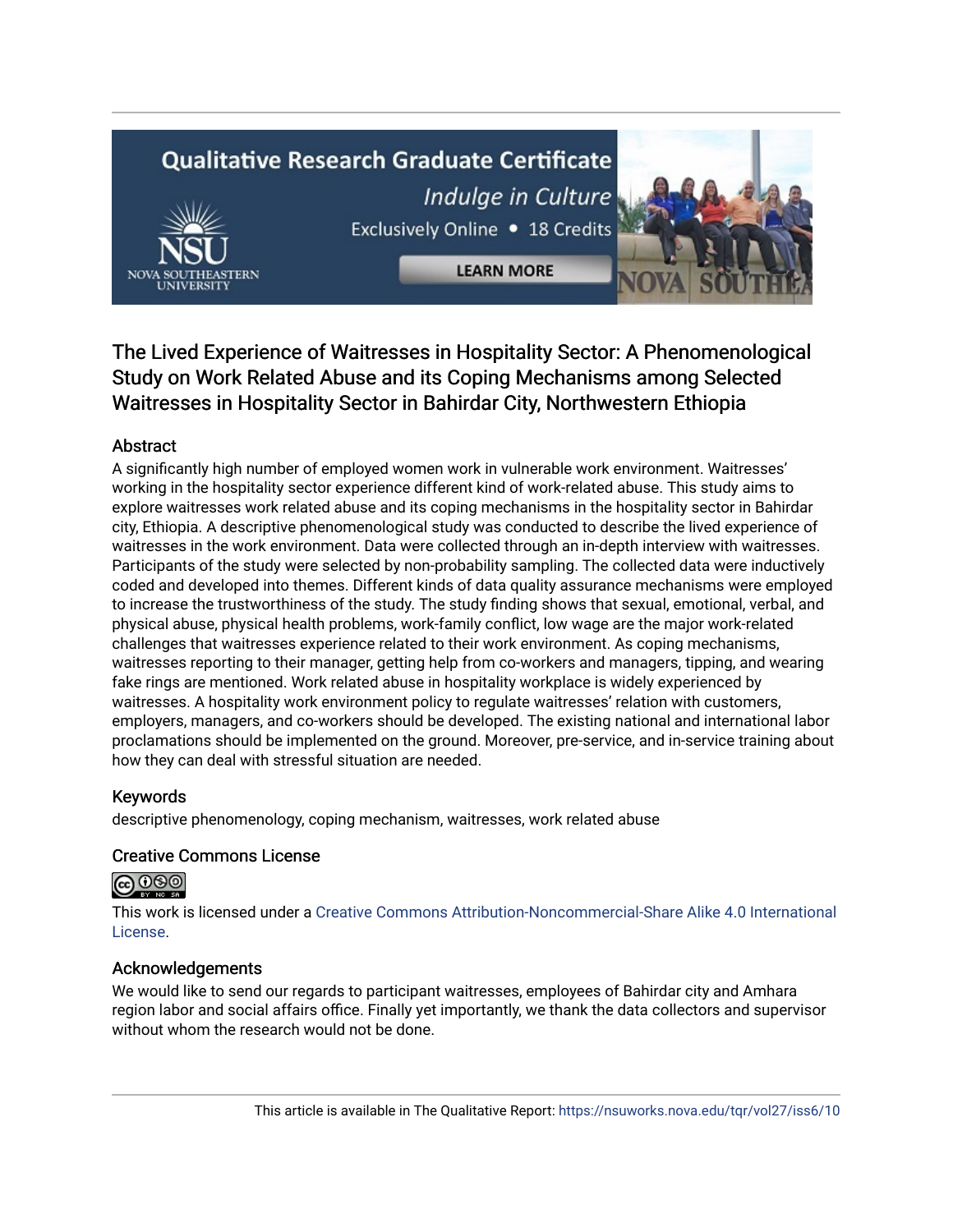

# **The Lived Experience of Waitresses in Hospitality Sector: A Phenomenological Study on Work Related Abuse and its Coping Mechanisms among Selected Waitresses in Hospitality Sector in Bahirdar City, Northwestern Ethiopia**

Kidus Yenealem Mefteh, Gebremeskel Mesafint Mulugeta, and Wossen Lulie Teshome Mizan-Tepi University, Ethiopia

A significantly high number of employed women work in vulnerable work environment. Waitresses' working in the hospitality sector experience different kind of work-related abuse. This study aims to explore waitresses work related abuse and its coping mechanisms in the hospitality sector in Bahirdar city, Ethiopia. A descriptive phenomenological study was conducted to describe the lived experience of waitresses in the work environment. Data were collected through an in-depth interview with waitresses. Participants of the study were selected by non-probability sampling. The collected data were inductively coded and developed into themes. Different kinds of data quality assurance mechanisms were employed to increase the trustworthiness of the study. The study finding shows that sexual, emotional, verbal, and physical abuse, physical health problems, work-family conflict, low wage are the major work-related challenges that waitresses experience related to their work environment. As coping mechanisms, waitresses reporting to their manager, getting help from co-workers and managers, tipping, and wearing fake rings are mentioned. Work related abuse in hospitality workplace is widely experienced by waitresses. A hospitality work environment policy to regulate waitresses' relation with customers, employers, managers, and co-workers should be developed. The existing national and international labor proclamations should be implemented on the ground. Moreover, pre-service, and in-service training about how they can deal with stressful situation are needed.

*Keywords:* descriptive phenomenology, coping mechanism, waitresses, work related abuse

# **Introduction**

The participation of women in the formal economic sector is minimal and they have traditionally been the most vulnerable groups in Africa (Efobi et al., 2018). A large majority of employed women works in vulnerable work environment. Hotel and tourism sector is an economic sector that is growing too fast covering large portion of the global economy. Socially constructed gender role divisions can be seen as a reason for women dominating in the sector (Baum, 2013) but men workers dominate in the high status and higher paying jobs of the sector (Masadeh, 2013). In many countries, including Austria 65 % and United Kingdom 60%, women dominate in this sector. According to ILOs report in sub-Sahara African countries, women workers in hotels and restaurants accounted for 65.5% whereas in Ethiopia women constituted 87.4 % in the same sector (Tijdens et al., 2013).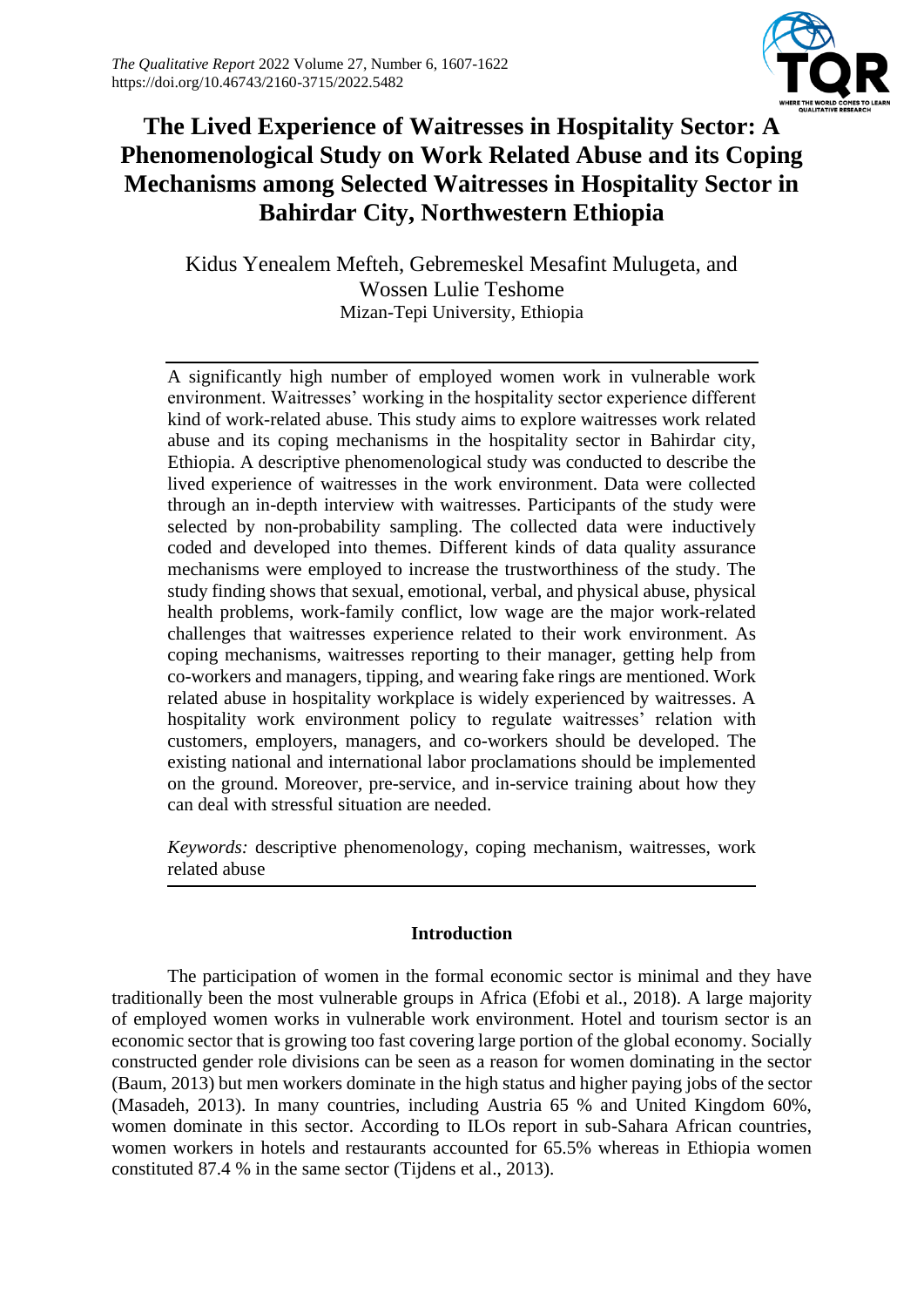Hospitality industry refers to a sector in which hotels, restaurants, cafeterias and other food and beverage service providers largely operate. Working in hospitality sector can have negative impact on vulnerable workers like young, low skilled, part timers and women (Whiteford et al., 2014). The hospitality industry is recognized globally as an industry that has more workplace abuse than other industries (Jung & Yoon, 2018). Among these, sexual violence and sexual harassment in workplaces are serious public health problems (Eaton et al., 2004; WHO, 2018). The hotel and restaurant sectors are most frequently noted in EU countries as having a high degree of sexual harassment (Hoel & Einarsen, 2003). Waitresses had been subjected to persistent unwanted sexual conduct for many years in restaurants (Middlemiss, 2011). The concentration of vulnerable groups like, young people and women in the sector exacerbate their exploitation by different groups (Whiteford et al., 2014).

Workplace abuse against women can have overwhelming effect on women's safety, health, well-being and ultimately their work (Fitzgerald & Cortina, 2018; WHO, 2018). Experience of sexual harassment in the workplace are associated with adverse physical and mental health outcome for instance distress, substance abuse and poorer overall health (Richman et al., 1999; Stenson & Heimer, 2008). Grossly, the consequence of workplace abuse can be emotional, psychological, professional and health related (Fitzgerald & Cortina, 2018; Shani & Pizam, 2009; Sojo & Wood, 2016).

Objectification theory described that woman are living in a culture that sexually objectify their physical attractiveness and separates the body from the individual as a person. It ranges from visual inspection of body and sexualized evaluation to sexual violence or harassment. The influence of sexual objectification includes self-objectification, shame, depression, eating disorder and sexual dysfunction (Fredrickson & Roberts, 1997). The existence of sexual harassment in the study area, which is described by Szymanski and Feltman (2014) as the worst forms of sexual objectification, might be influenced by the existence of sexual objectification in the hospitality sector. Like that of Tavora's and Rubery's (2013) justification, absence of alternative jobs for waitresses and the existence of high rate of unemployment in the study area are taken as a reason for waitresses to work in sexually objectifying work environment.

Waitresses working in the hospitality industry have their own coping mechanisms. Coping mechanism refer to attempt to neutralize stress, or as any action that protect people from being psychologically or emotionally harmed (Scarduzio et al., 2018). While facing different challenges in the workplace, workers use different coping mechanisms that can be categorized as problem and emotion focused mechanisms (Chim-Miki & Batista-Canino, 2017). In a study conducted by Igbojekwe (2017) on emotional labour coping strategies in some hotels in South East Nigeria, it's found that workers in hotels use surface acting and coworkers support helps them to reduce emotional dissonance. Frontline hotel workers also relied on substances like alcohol to cope with stress. These studies also showed that hotel workers felt powerless, having little control over big decisions related to their jobs (Belhassen & Shani, 2012; Wesolowski, 2016).

In Ethiopia, commercial hospitality areas are growing rapidly. However, work related abuse in the hospitality workplace still a hidden problem. Therefore, recognizing the experience and their coping mechanism are essential steps towards designing effective prevention program among women working in hospitality workplace. In addition, it creates a roadmap for future researchers on which issues of waitresses to stress. Thus, this study aimed to get a deeper understanding of the work-related abuse and its coping mechanisms in vulnerable working environment in Bahirdar city, Northwestern Ethiopia.

The researchers are male faculty members in a university with a master's degree. We all studied helping professions. One of the researchers had an experience of witnessing waitresses confronting the challenging working conditions in hotels, cafeterias, and restaurants.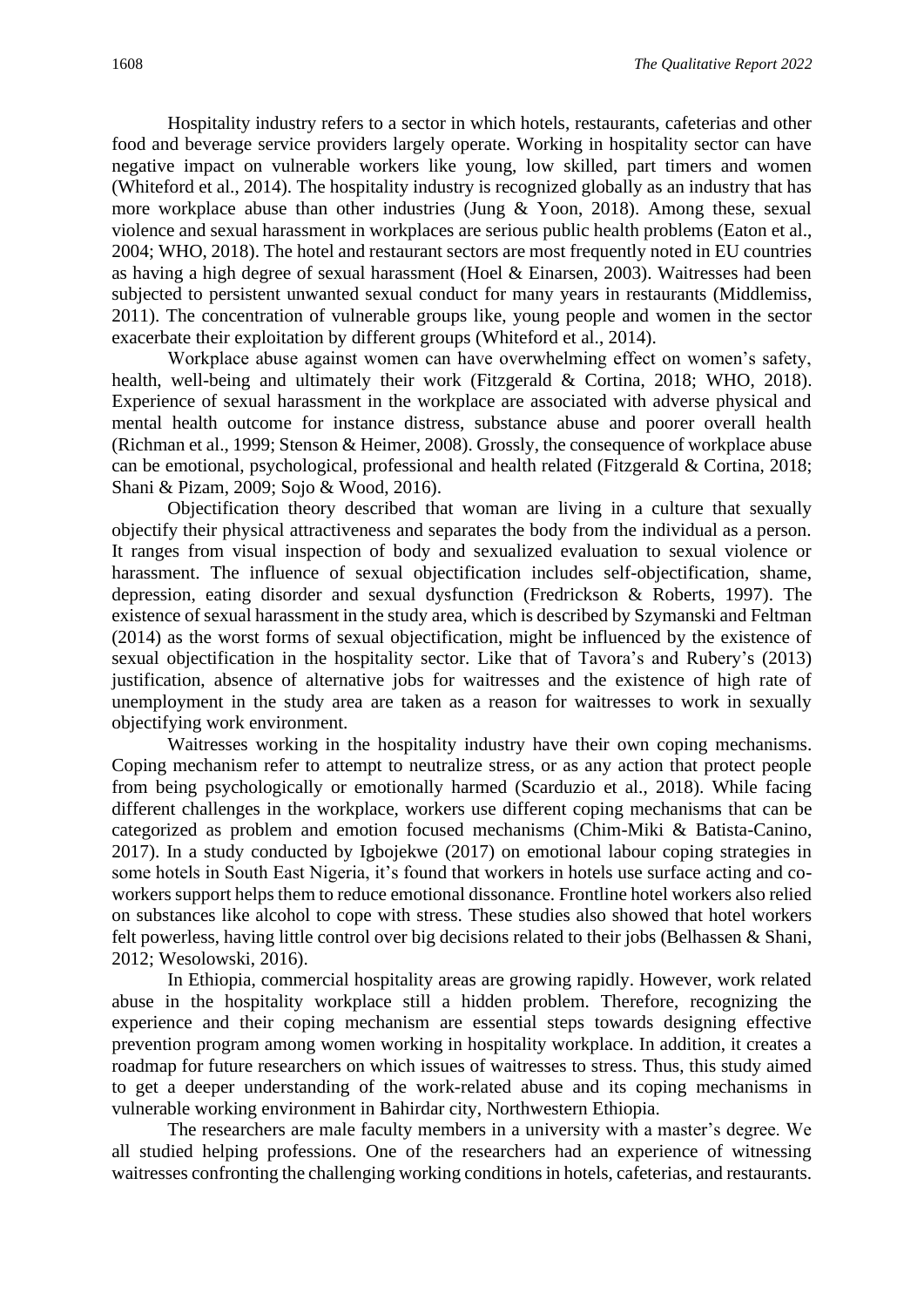They are dealing with demanding customers, managers and even the society have a negative attitude for waitresses considering them as a prostitute. We, the researchers shared our experience regarding the working condition of those vulnerable groups. We observed waitresses standing on a corner waiting for someone to call them. We asked ourselves why? Why don't they sit until they are needed? How long are they going to stand? Why are customers and managers so mean to them? What more problems do they face? This curiosity made us curious to know more about the abuses they faced. That initiated this research.

#### **Methods**

#### **Setting**

Bahirdar is the seat of the Amhara regional government and is near Lake Tana which makes it a destination place for tourists. The hospitality sector is expanding, accordingly. That creates a growing job market for waitresses. The rapid growth of Bahirdar city is followed by the rapid expansion of services including the hospitality industry, particularly that of hotels, cafeterias, and restaurants. CSA (2012) report also shows that there are about 9,983 workers in hotels and restaurants in Bahirdar out of which 8200 are women. Bahirdar used to have nine Sub-cities, according to the information from the newly established Fasilo sub-city employees. Since this newly established sub-city doesn't have comprehensive information about the hospitality sector, the researchers were forced to use one of the former sub-cities. So, this study specifically focused on Sefene-Selam sub city. The sub-city, according to the information from the public and employees in the sub-city, is a hub of Bahirdar city hospitality sector.

#### **Study Design**

As phenomenology states, rather than theorizing or prior interpretation, the researchers believe that human experience makes more sense to those who live it and, other than anything else, it's this lived experience that owns the inherent structural experience of waitresses in the study (Husserl, n.d. as cited in Dukes, 1984). A qualitative descriptive phenomenological design was employed to explore and have detailed understanding of abusive experiences of waitresses working in hospitality sector specifically in hotels, cafeterias, and restaurants. We used descriptive phenomenology because we wanted to describe the situation as it was. Sloan and Bowe (2014) stated that descriptive phenomenology is focused on identifying the things themselves. This made it best to achieve our aim. Descriptive phenomenology is based on bracketing which means separating the researchers' values, concepts and understanding about the phenomena (Nawaz et al., 2017). We intend to describe the structure of phenomenon, in our case waitresses abuse, as it is reflected on their lived experience using language that reflects the transformation of participants' expression into psychological expressions (Giorgi, 2009). Given that, we reflected on our views and knowledge of abuse to minimize the influence of preconceived notions or assumptions. Bracketing was used on the interview and analysis process. Hence, in-depth interview was used to collect data. The interview used semi structured questions which were open ended and most of the data was gathered using probing. Waitresses who work in hotels, cafeteria and restaurants participated in the research.

#### **Sampling Size**

In phenomenology, sampling selection is done by considerations. In these kinds of studies there is always a danger of either seeing what we want to see rather than what is there to be seen (Dukes, 1984). Sample size can be determined, as descriptive phenomenology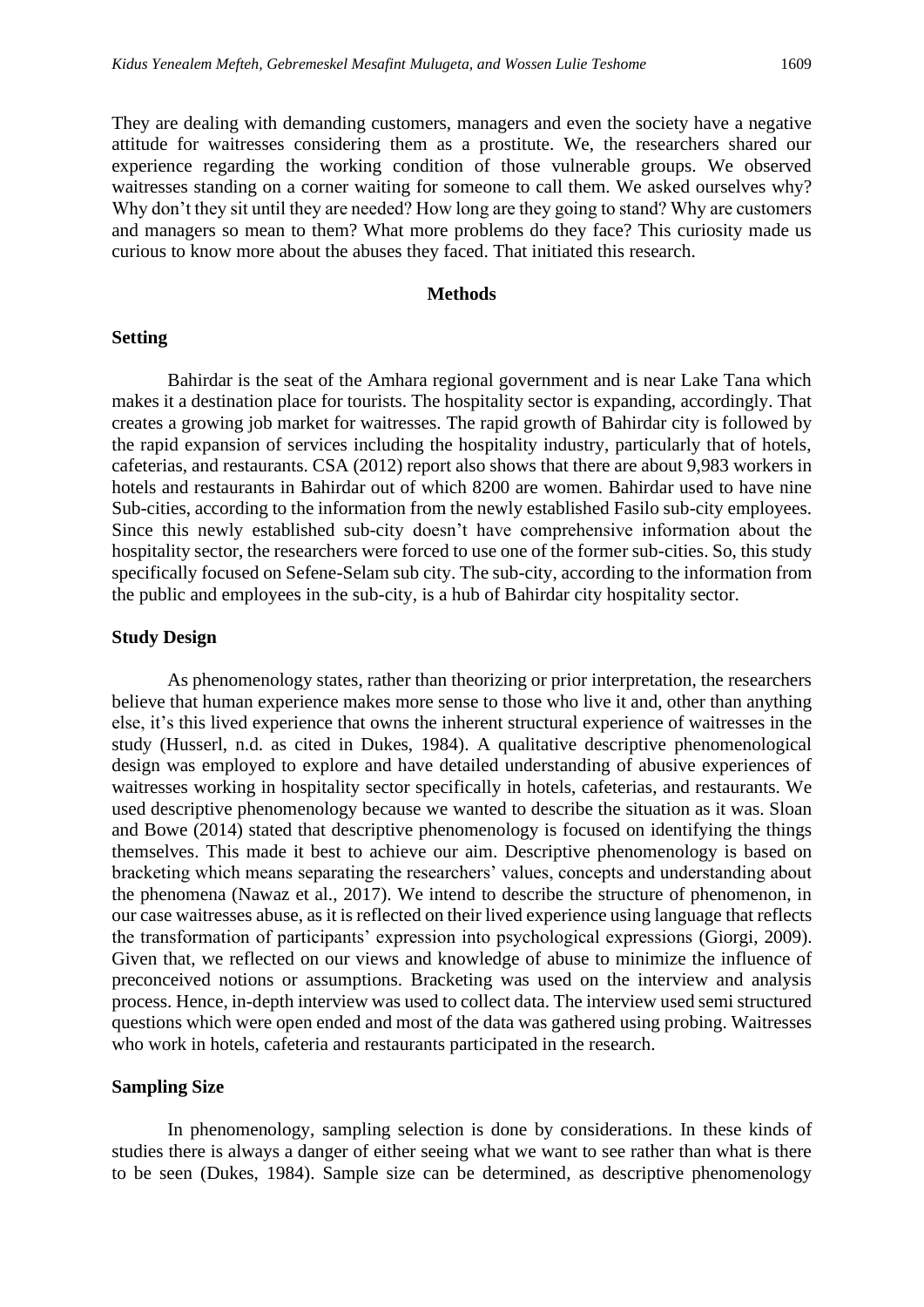scholars suggest based on the research questions of the study (Bartholomew et al., 2021). By keeping in mind all the above considerations 12 willingly consented waitresses in hotels, cafeterias and restaurants participated in the in-depth interview.

#### **Inclusion Criteria**

Waitresses who were participant of this study have stayed six months and above in the work settings. Regarding the research setting, only those waitresses who were working in hotel, cafeterias or restaurant services are included. For exploring and understanding the experiences of waitresses, the above three settings were chosen. Since most of the waitresses are migrants who come from different rural areas, it was not possible to get consent from parents or legal guardians. So, those waitresses under the age of 18 were not included in this study.

#### **Data Collection Procedure**

This study used in-depth interview. Interview guide was used for the in-depth interview. In the phenomenological investigation is characterized as long interview in which data is collected through open ended question after the interviewer develops informal interactive relationship with participant waitresses (Moustakas, 1994). The researcher has scheduled appointment with waitresses by going to their workplaces. Ethical approval was obtained from Mizan-Tepi University Institutional Review Board (IRB). We also follow the WHO (2007) ethical and Safety recommendation for exploring sensitive topics. Moreover, this study was conducted in accordance with the Declaration of Helsinki. Participant waitresses were informed that they have the right to refuse participation at any time or to not respond to certain questions. Participant waitresses were also assured privacy and confidentiality that their name will not be mentioned and the data they provided will not be used for purposes other than the study. The interviews lasted from 40 to 70 minutes. All the interviews were conducted in Amharic which was a mother tongue for the participants. The interviews were audio recorded with the consent of the participants.

#### **Data Analysis**

The data collected through in-depth interview was transcribed and translated to English. We used thematic analysis. Van Manen (1990) as mentioned in Gill (2020) states "researcher conducts thematic analyses to determine the themes or experiential structures that make up an experience" (p. 11). We organized and prepared the data for analysis (transcribed and translated).

Organizing data collected from waitresses begins when we transcribed interviews before him or her and started to study the transcribed interviews through the process of phenomenal analysis. These processes include horizonalizing the interview data by regarding every statement in the horizon as relevant for the study. Then, from the horizonalized statements, we have listed the meaning or meaning units. Then, we have clustered these meanings into common categories or themes by removing overlapping and repetitive statements. Afterwards, we have used these clustered themes or categories to develop the textural descriptions of waitresses in the work environment. From the textural descriptions, structural descriptions and an integration of textures and structures into the meanings and essences of waitresses work related abuse and their coping mechanisms are constructed (Moustakas, 1994).

To increase the quality of our data we have used tips suggested by Rodham, Fox, and Duran (2015) for phenomenological research. First, since all the three researchers were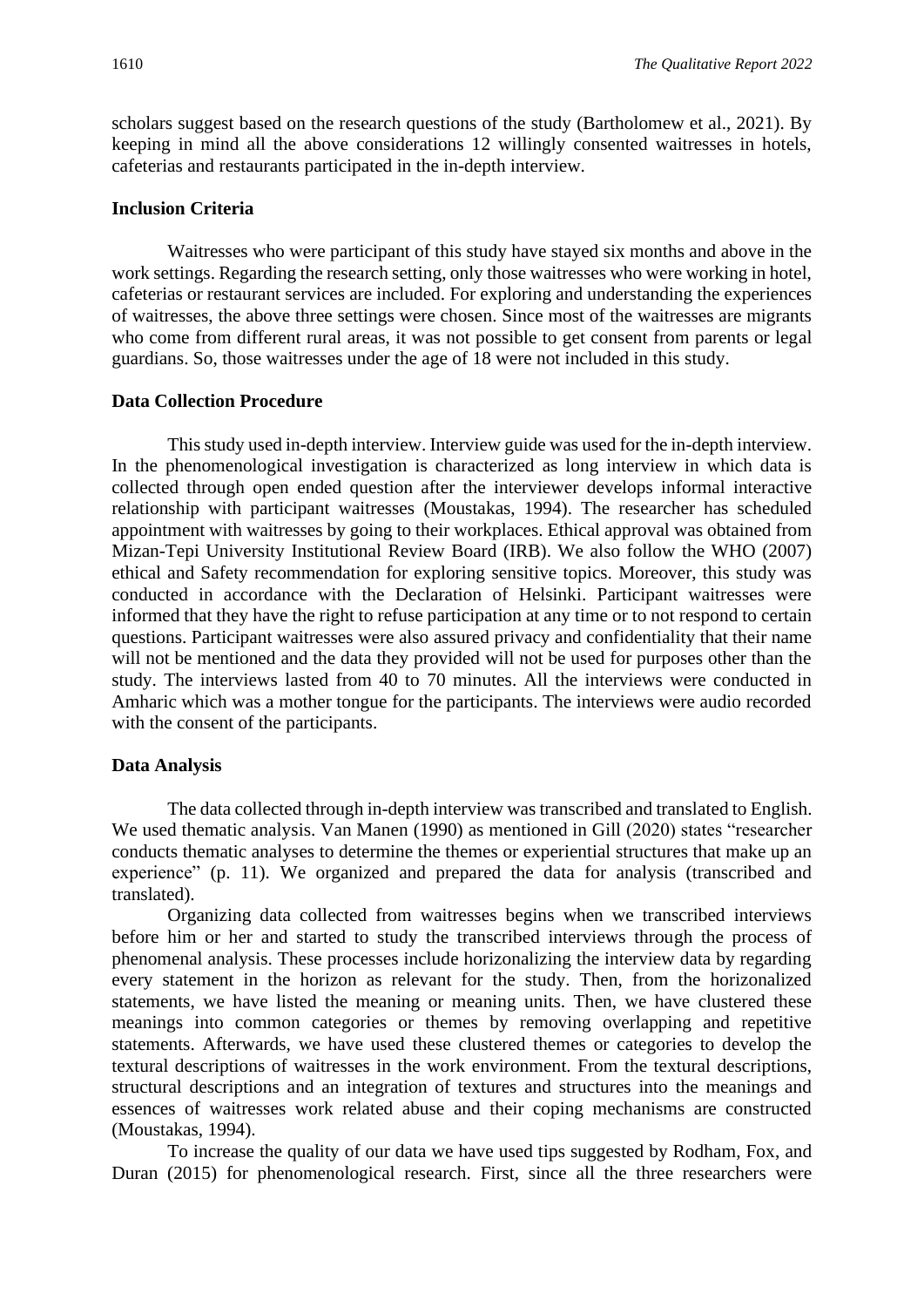involved in the analysis, to avoid the biased interpretation of the data, we listened to audio recordings of all participant waitresses. Secondly, one of the researchers who conducted the interview has shared the contexts on which the interviews were conducted. Finally, we created a collaborative environment in which we have critically engaged in one another's interpretations.

#### **Findings**

Our findings from the interview showed that sexual abuse, physical and emotional abuse, and verbal, physical abuse, work-family conflict, and low wage are the major workrelated challenges that waitresses experience. Their coping mechanisms were also discussed in this section. For a clear understanding of participant waitresses' condition, their background characteristics are attached as supplementary file.

#### **Abuse Related Challenges**

We found that sexual abuse of waitresses is a common practice in the work environment. The perpetrators of the abuse are customers, managers, and coworkers. Commenting on waitress's feminine body, insulting based on her sex, making sexual advances and comments. Tiringo, a waitress in a restaurant describes her one experience in relation to this as:

I was in the evening shift and when I went to my home around 4 o'clock I met with a guy that I know in the restaurant. He used to ask me my phone number, but I refuse. It was raining and he had an umbrella in his hand. He asked to walk with me, and I said OK. We start to walk together under his umbrella. After some walks we reached to a dark place, and he took my hand and pushes me to the ground I shout too loud, and people come to near me, and he run away and leaves the area.

 Stories from participants of the study also show that sexual harassment is also committed by managers. A story from Banchi, a hotel waitress, shows abusive experience from her manager as:

I was in the morning shift, and I was home preparing the house around 12 o'clock local time in the evening. My manager called me and said that he wanted me immediately to discuss about the job. But he told me to meet him in a hotel which is far from the workplace. I was suspicious and I went to the place he waited, he asked me to sleep with him after I refuse to stay in the hotel, then he started to use his power that he will fire me if I refuse to sleep with him, but I was angry and I just leave the hotel. After that day he always spread bad rumors about me to employers and co-workers.

Some managers also play their own role by facilitating sexual abuses in the workplace to secure their business and not to lose customers. Banchi, hotel waitress, added:

Four male customers, after using service, one of their friends asked me to be with him when I finish my work. And I said no, and they refuse to pay for the service they used. Then I went to the manager and told him to get the money from them. He said 'they will give your money if you say ok to their offer'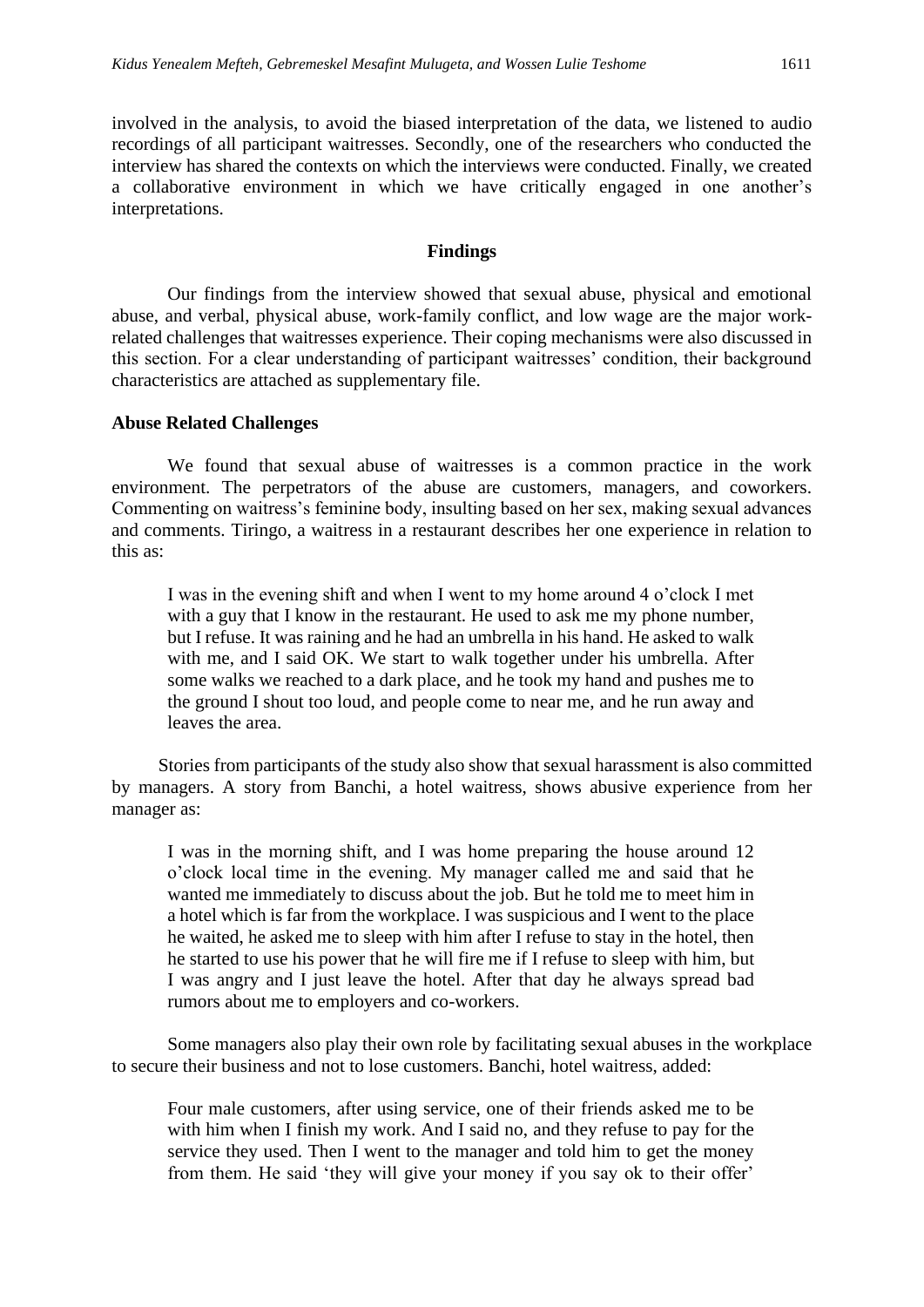when he said this, I was angry and kick him with a sprite glass and he fired me. And after the employer heard the case, they took me back to the hotel.

In addition, one participant (Banchi) supplemented that she was not only fearful of losing her job, but fearful for her life. In relation to sexual abuse outside the workplace, Banchi, a hotel waitress, provides her experience from a customer as follows:

I get stabbed by a knife. He was drunk and asked me to be with him that night. I refused his offer. It was in the night around 4 o'clock. He waited for me outside the hotel and when I went to my house, he forcefully stopped me and pushes me to the ground and stabbed my knee.

Moreover, some customers even touch the feminine body of waitresses. Other waitresses also shared their story that some customers try to manipulate them for temporary sexual interests. This approach, considering the economic incapability of waitresses, will have a greater impact on the wellbeing of waitresses including the potential being to be infected by HIV/AIDS.

Related with labor abuse, absence of clearly defined boundaries and fluid expectation of roles is discussed by waitresses. Based on the information collected from different waitresses, labor abuse is an extremely common practice in the study sites. As the data shows, labor abuse can be seen from two angles. The first one is forcing waitresses to do additional tasks other than being a waitress. Beletu and Tiringo, a cafeteria and restaurant waitresses respectively, explain that waitresses labor in hotels, cafeterias, and restaurants is abused starting from the day they start the job. Waitresses are hired to serve food and drinks, but they are forced to wash dishes, chairs, clean the floor and to wash blankets. This results little to no time for breaks and leaves the workers tired. Birtukan, a cafeteria waitress adds:

Other than being a waitress, cleaning dishes and other cafeterias material have been common and are normalized. So, in many hotels, cafes, or restaurants the employers will not hire cleaners assuming that waitresses will cover it up. They didn't tell me what my job boundary is, and I didn't get paid for other things I do.

Other dimension of this abuse is that workers are also asked to work extra hours without any extra payment or benefit. Based on the response from Senait and Beletu, a hotel and cafeterias waitresses respectively, waitresses are also obliged to work the whole day without additional salary. While Senait, an 18 year old girl, is working as a full time waitress without overtime salary, Beletu says "normally we work for eight hours but sometimes we also work a full day and there is no extra payment for our overtime work."

Participant of the study provide the reasons for the existence of labor abuse in the workplace. The first one is absence of clear roles and responsibilities that describes what a waitress should and shouldn't do. Because there is no available alternative job opportunity in the other sector of the economy, the workers continue to work despite problems they face in their work. Even though waitresses explain that they know their labor is being abused, they can't do anything about it.

As discussed in literatures, waitresses work environment is emotionally labor abusive. There is a common saying in hospitality sector that "customer is a king" in which waitresses are expected to treat all customers with smile, irrespective of the behavior and reaction of customers. A hotel waitress, Meklit, shared a story on how hard their job is in relations to being emotional labor abusive as: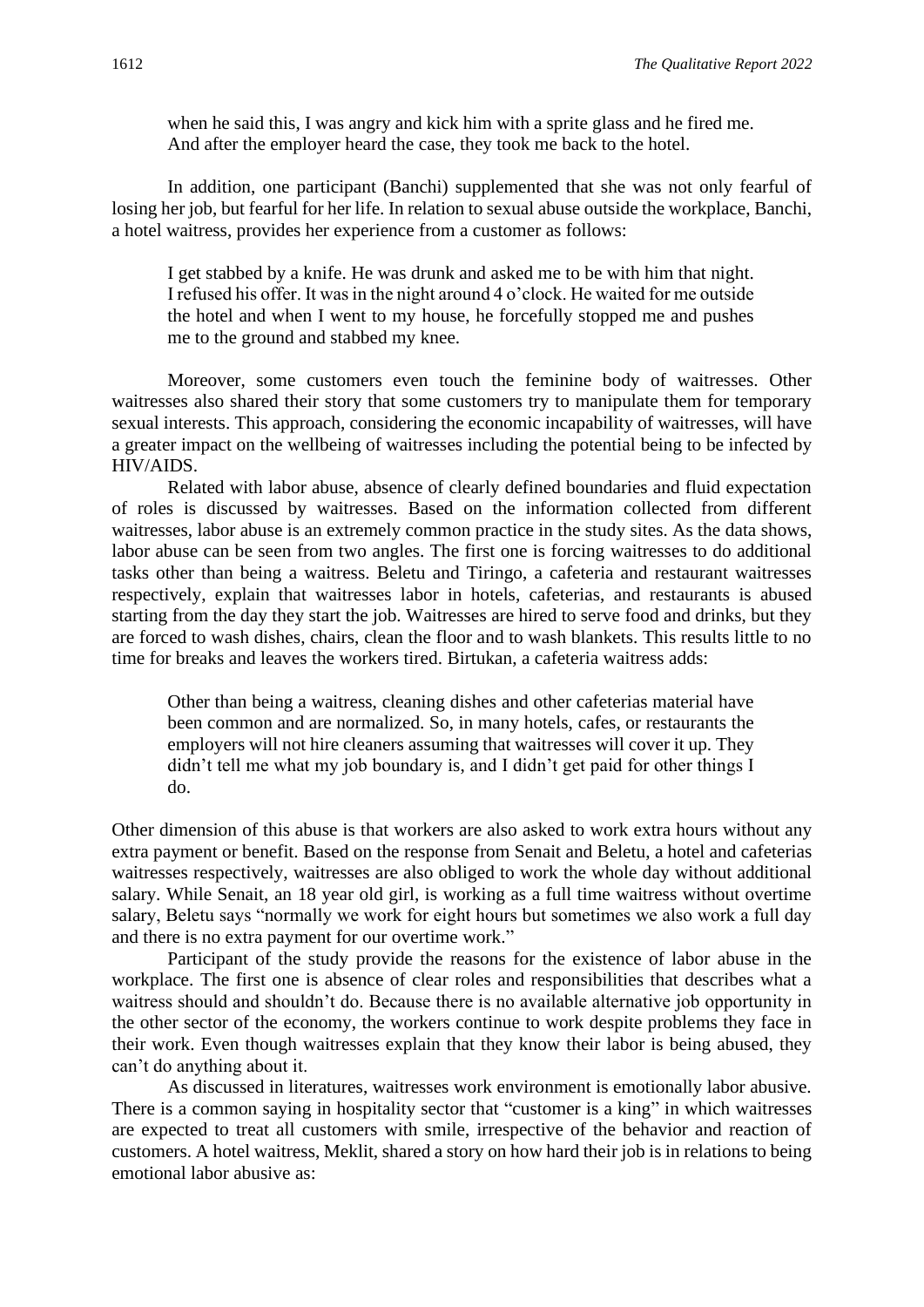It doesn't matter whether customers are good or bad. For every customer we face, in this sector, we are expected to treat them with happiness and smile on our face, keeping whatever, we feel inside. It's very hard to hide your bad feelings inside and at the same time, put a smile in your face, even though, you have been treated badly.

Data from multiple participant waitresses revealed that emotional labor abuse is also found to be related with sexual harassment. In the process of serving and treating customers with different behavior, showing good face or treatment is expected from waitresses and in the process, customers interpret waitresses' approach differently and this opens the way for sexual harassment. The existence of emotional labor abuse in waitress's relationship with their manager and co-workers is also common as the research confirms. A hotel waitress, Meklit, provides a clear explanation on how emotional labor abuse is challenging in her relationship with other groups surrounding her as follows:

Some customers complain without sound justification. Some customers refuse to accept the order while others leave the hotel after giving orders. Some customers leave the hotel without paying for the service they used. And this thing makes you feel sad and sometimes I lose hope and even want to quit my job. When you become a waitress whether you like it or not, you have to communicate with every workers and you need patience while communicating and taking orders from them. The manager shouts and complains because he is not satisfied with our performance. Some waitresses want to be seen as better than you and sometimes initiate you for a fight.

They take everybody's blame like when a mistake is done in the kitchen the customers complain, shout and insult waitresses which is not their fault. Bethelhem, a cafeteria waitresses added:

I have seen a manager shout and insult a co-worker waitress resulted from customers complain about the quality of food and drink. It is not her fault at all rather is the problem of those in the kitchen, but customers and managers only criticize and insult waitresses.

Verbal abuse is also found to be a common practice in the sector where waitresses are being abused by customers, managers and even by their co-workers. Banchi and Meklit, hotel waitresses, stressed that if the customers complain the managers don't want to know the reason and they just shout and insult waitresses. According to Tigist, a restaurant waitress, verbal abuse is common in the work setting where insult from customers is a common tradition. From the researchers' observation and waitress's explanation, verbal abuse is a common experience in different hotels, restaurants, and cafeterias. In relation to how she experienced verbal abuse both by customers and her manager in the workplace, Meklit describes:

Two female customers who came from Addis Ababa ordered me service and then after finishing the service they told me to bring a bill. So, I bring the bill, but they become angry and complain by saying "we need two bills since it will be covered by an organization we work" and then they even call the manager and told him as if I am the one making the mistake. The manager asks for apology and the manager and customers shout and insult me; he doesn't even want to listen what I want to say. I feel lonely but I can't do anything about it.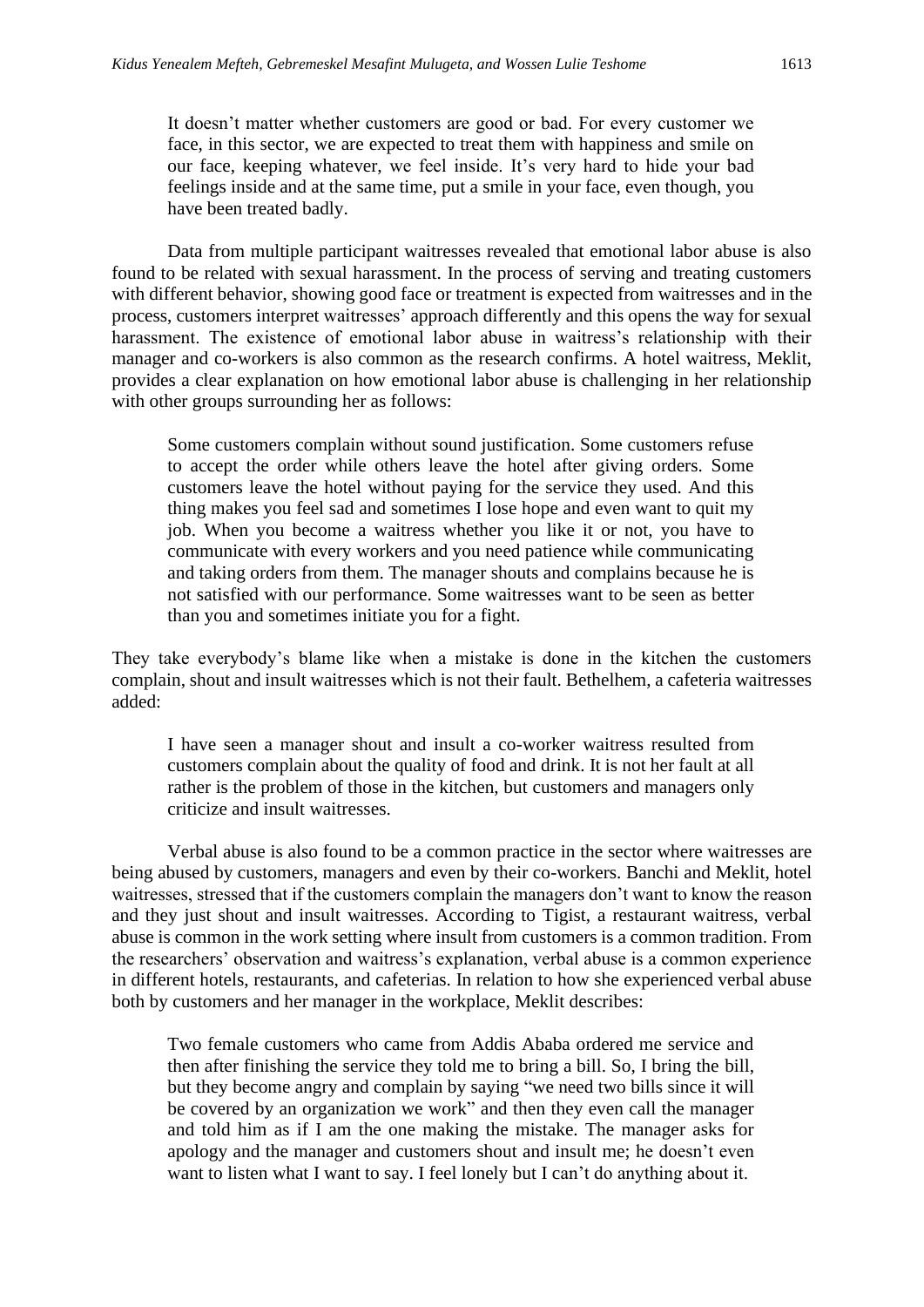In relation to this, Birtukan shared her story as:

One day, a customer came and order and I served him what he want and lastly he said " I am not comfortable with this service" …he already eat half of the food…and I told him that " why you eat the order if you don't like it?" and he said "I am not paying for this" and we take it too seriously and he start to shout and insult me and because I don't have the ability to force him to pay , I inform to the manager and the manager told him that if he not going to pay the waitress are the one who are going to pay for it and let him pay for the service he took.

A restaurant waitress, Emebet, also witnesses that she and other waitresses have faced verbal abuse from their co-workers resulted from disagreement in handling customers and when some waitresses spread both false rumors about other waitresses' lives.

#### **Physical Health Problems**

Many women who work in this industry are also expected to work hard for an extended hours that resulted for different health related challenges for waitresses. Waitresses have described that their job as physically demanding due to shortage of waitresses, working additional tasks, working additional hours, and rules of the house like forbidding waitress to sit. Whereas Birtukan and Melat, cafeteria waitresses, explain that they feel physical pain when they serve for an extended hours standing and traveling for outdoor service. Waitresses job being physically labor intensive have brought physical health challenges that includes shaking their legs, kidney pain, back pain, headache, and feeling tired. Helen elaborates the conditions as follows:

There is a lack of waitress in the hotel that I am working. So, we are expected to work hard and cover the gap. We complained for the manager to hire new waitresses. But he said that the owner is not willing to do so. In addition, many customers went to the six floors, which is the last floor of the hotel. Serving all those customers is very tiresome since most of the time the elevator didn't work, and we are expected to walk up to the six floor. All these things make me feel tired, problem to my leg and back pain.

Work-Family conflict is another work-related challenge shared by waitresses. Meklit and Tiringo have discussed how the job affects their familial relationship. Meklit, a hotels waitress shares her experience as; "I don't have a relationship with my family for a long time. They forced me to stop the job. But I can't sit home. At least I must provide for myself." In the process of trying to explain how difficult the job is for familial relationship, Tiringo, a restaurant waitress says:

I leave the house because I always get fight with my stepmother. And after sometime they heard that I am working in a restaurant and they consider the job as being a prostitute and my father told me that he doesn't want to see my face.

Fearing the reaction of her family, Emebet, a restaurant waitress, didn't even tell her family that she is a waitress. She explains her situation as:

I leave my birthplace by telling my family as if I am going to study in Bahirdar city. I have to earn some money and I started working in this restaurant. My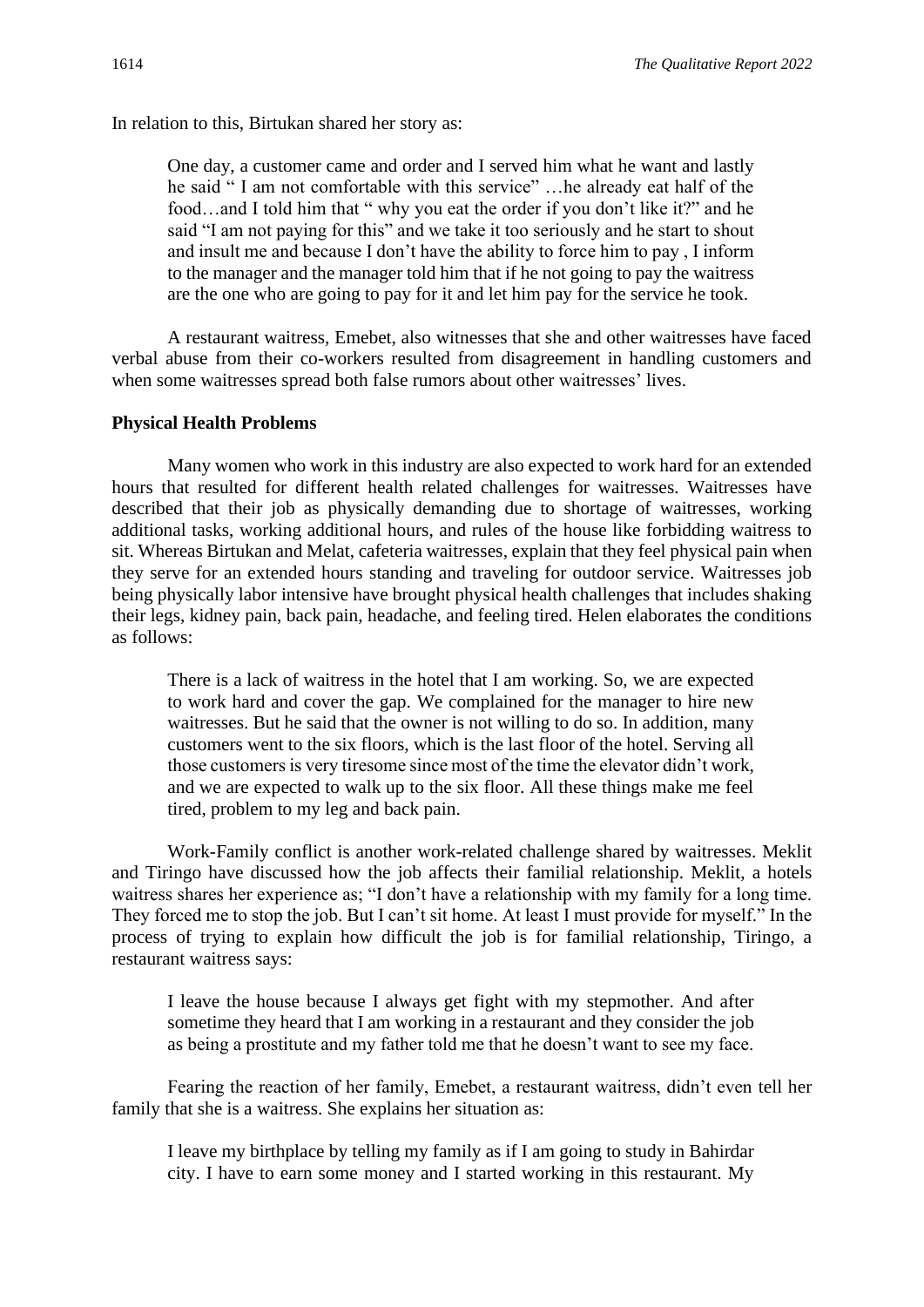family doesn't know that I am a waitress. What they know is that I am still studying. This job is not something appreciated as it makes women vulnerable for many problems. My relationship with my family will be in trouble if they know I am working here.

#### **Low Wage**

The other work-related challenges are low wage. Except for a three-star hotel waitresses, who gets a relatively better salary (40 dollar monthly), salaries of waitresses in other settings is very low that the minimum is 13.3 dollar while the maximum is 15.5 dollar a month. This is not enough to cover the rent let alone food and clothing and waitresses complain that their salary is very low compared to what they are doing. In relation to waitresses' wage, a restaurant waitress, Emebet , has shares his experience as follows:

Honestly speaking, there is no good payment for this work in Amhara region. I have friends who work as a waitress in other cities, and they are being paid good compared to me. Generally, better payments are available in cities like Addis Ababa, Debrezeit and Hawassa. Mostly, our managers get good payment whereas waitresses working under low status didn't get enough payment.

Furthermore, waitress's salary doesn't have an increment procedure as they stay in the workplace. Beletu, a 19 year old cafeteria waitress says, "the salary is very low. In addition, the government takes some of it as an income tax and for pension. Furthermore, unintentionally breaking glasses or being late for work will result in a deduction of our income."

Among the reasons for low salary, existence of too many unemployed youths and the absence of minimum wage proclamations for hospitality workers in general and for waitresses are emphasized by waitresses. Even though many countries have a minimum wage for hospitality or food service workers including the Regulation of Wages in Kenya (2017), South Africas National Minimum Wage Act (2018) and Hospitality Industry Wage Order in New York State, Ethiopia does not have a minimum wage act for private workers in general and hospitality employees.

Other challenges that waitresses face in relation to their salary is unequal payment for the same job. Problem related to equal payment is explained clearly by a hotel waitress Helen, that even if there is a service charge that will be distributed for every worker in the hotel some gets higher than others even between waitresses too.

In a hotel that I work there is service charge. From every customer's order, 10% service charge is deducted. The manager told us that that service charge will be distributed monthly for all of us. But, at the end of the month we don't get an equal share of the service charge with other employees.

#### **Coping Mechanisms**

Participant waitresses of this study explains that they work collaboratively when there is too much workload particularly when there is too many customers in a place that a waitress is assigned. Other waitresses will take orders from customers and provide services to help the waitress overloaded and that continues every day for other waitresses too. In relation to covering each other's shift, which is a common practice in the research site, waitresses, when facing urgent personal and familial issues cover each other's shifts. Since managers do not give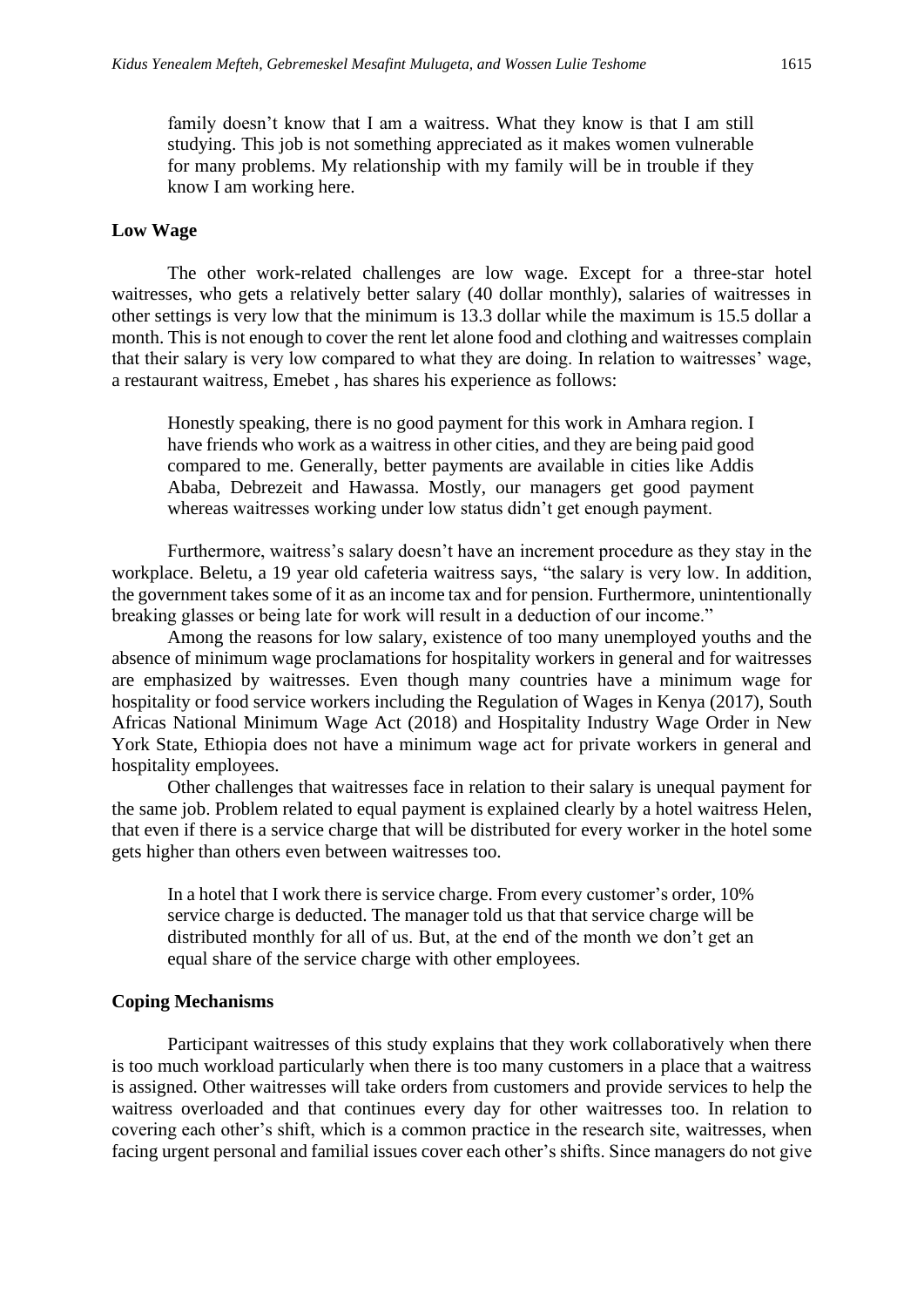leave days for waitresses, waitresses and their co-workers manage this challenge by their own. Tiringo, a restaurant waitress, describes how she is covering her co-workers shift as:

My friend, who is working with me, went to a rural area church for a spiritual visit and to get baptized for one week. Up to now I have covered three days and I will cover the remaining four days until she come back. She will do the same for me as well. This is a common experience that we do when we face issues like hers and other things too.

Regarding managers as sources of coping for waitresses' labor-intensive job, except for those waitresses in a three-star hotel, the finding shows that waitresses in hotel, cafeterias and restaurants get support from their managers when there is too much workload. In addition to helping them by taking and providing orders, as Haymanot, a restaurant waitress describes, their manager let them take a few minutes break by covering their place.

Waitresses use different defense mechanisms to protect themselves from sexual abuse. As a coping, Beletu, a waitress in a cafeteria says that she put a ring in her finger so that customers will think she is married, and they will not harass her. Other coping mechanisms in relation to sexual harassment include waitresses letting their place covered by their co-workers.

Moreover, waitresses have different coping strategies for their low salary. The sources of their coping are customers, the rules of the house they are working and other working places. Tips are an important factor for waitresses to wait in the same house for an extended period in the presence of low salary. Tiringo, a restaurant waitress, explains that:

My salary is only 600 ETB (13.33\$). But if I get 50-birr (1.11\$) tip in a day it means I will get 1500 ETB (3.33\$) which is far more than the employer pays me as a salary. Honestly, most of the waitresses working in this sector didn't get enough payment, what they really care is the tip they get from customers.

Furthermore, according to Meklits response, their manager takes order from foreigners when they are unable to communicate with them. In addition, Emebet describes that she and co-workers use the tips they receive for personal expenses since they don't get their salary on a pre-determined time.

#### **Discussion**

This qualitative study aimed to provide deeper insight about the work-related abuse and its coping mechanisms in vulnerable working environment. Sexual abuse includes unwanted sexual comments on waitresses' body, sexual advances, forceful touching on private parts, physical attempts to kiss and attempt rape, invitation for sexual engagement and employers forcing them to comply with customers sexual wishes (Giuffre & Williams, 1994; Middlemiss, 2011). In line with studies conducted in USA (Eaton, 2004; McLaughlin et al., 2012), regarding the perpetrators of sexual harassment, customers are the major perpetrators of sexual harassment though managers/supervisors engage in sexual harassment or facilitate harassment of waitresses in different ways. The consumption of alcohol is described in other study as a cause for the existence of sexual harassment (Hoel & Einarsen, 2003). From this, we can expect that waitresses who work in hotels might experience more sexual abuse than those working in cafeterias and restaurants.

Studies have confirmed that the sector as a sexually objectifying environment for waitresses (Hasbrouck, 2018; Szymanski & Mikorski, 2017; Tavora & Rubery, 2013). Waitresses are presented as a sex object for customers who then stare, comment, and evaluate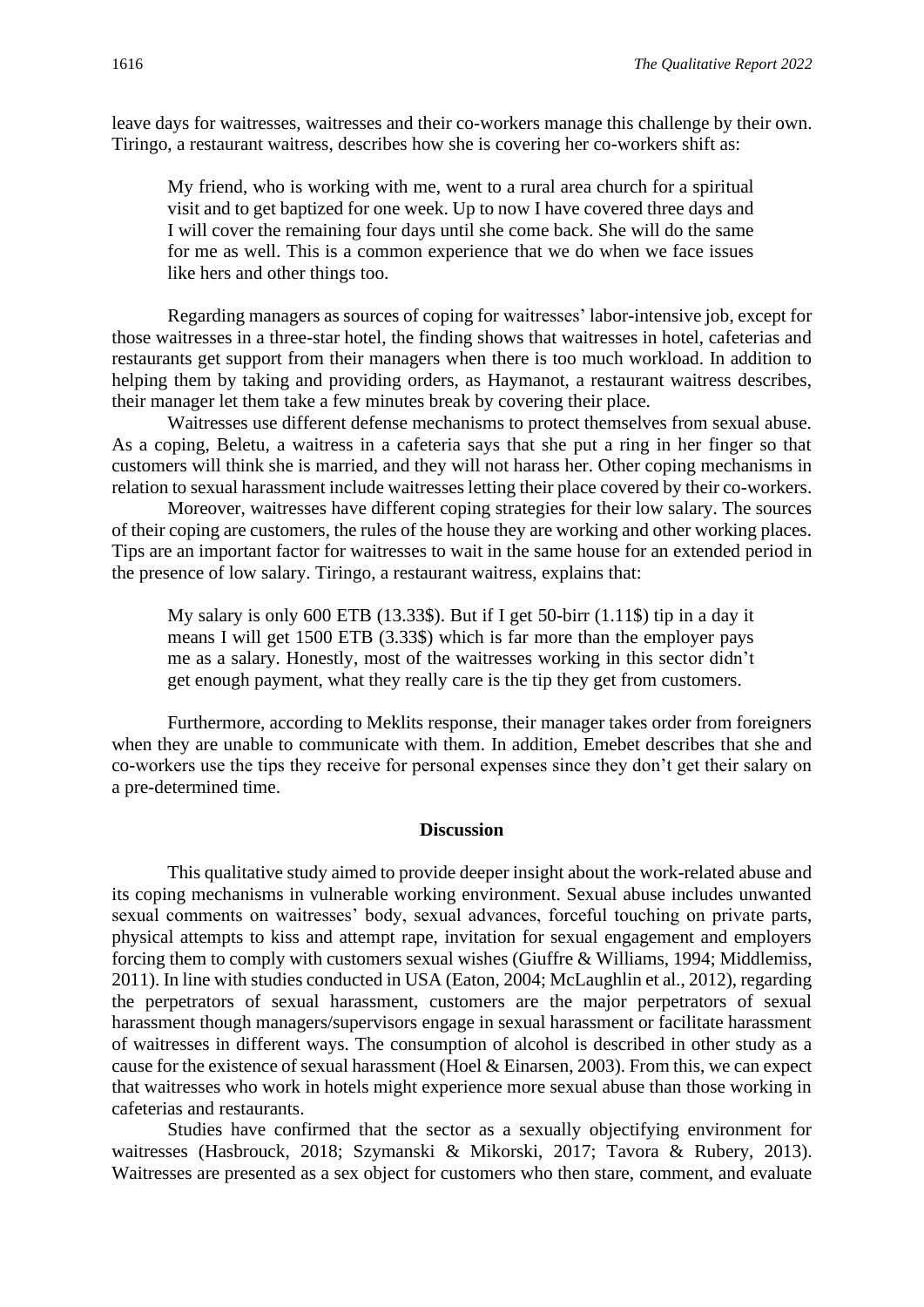them (Szymanski & Mikorski, 2017). The absence of alternative jobs for waitresses and the existence of high rate of unemployment in the study area keep waitresses in sexually objectifying work environment.

Waitresses are expected to perform tasks that are physically tiring. They are expected to work for hours covering two to three shifts with large customer size (Burton & Piercy, 2013) and with multiple tasks that include customer service, cleaning and delivering food to different places (Hasbrouck, 2018). This finding is similar with other literatures that waitresses work is physically demanding with high workload (Williams & Horodnic, 2018) that results an experience of physical health challenges like back pain, kidney, and leg related problems.

Waitresses explain how hard their job is in relation to being emotional labor abusive. Waitresses' job demands high emotional labor that they are expected to show smile and treat every customer with comfort (Hasbrouck, 2018; Li et al., 2016). Waitresses in the study are expected to tolerate the physical demand of their job as well as the sexual and verbal harassment they always experience and demonstrate happy and welcoming gestures. Emotional labor is used as a strategy for service quality, branding, and increased profitability (Li, Canziani, & Barbieri, 2016).

Waitresses are screamed at, insulted by customers, managers, and other waitresses (Korczynski & Evans, 2013). Most of the time, the insults and putdowns are not caused by any fault of the waitresses rather they are projected by customers for any fault in the working area and by managers (Burton & Piercy, 2013).

Physical health related challenges are shared by waitresses like back pain, problem with their leg and kidney. These complexities are resulted from workplace abuse against waitresses which will bring an overwhelming effect on their safety, health, and well-being (Fitzgerald & Cortina, 2018; WHO, 2018). Similar with this study findings, musculoskeletal problems are common (Saarni & Tamminen-Peter, 1987; Salleh et al., 2017) among workers in catering is common that they feel pain in their upper and lower back, knee, upper limbs and shoulder (Salleh et al., 2017). Waitresses job is very labor demanding that will contribute for experience of musculoskeletal symptoms like back pain (Lee et al., 2013).

Traditionally, women have taken care of the home to raise children and now they are participating at workforce (Chaudhary & Gupta, 2010). Failure of the family to accept this change results in work-family conflict which is being experienced by waitresses in the study area. This work-family conflict has negative impact for waitresses' relaxation and social relationships as well (Zhao et al., 2014).

The other problem waitresses face is poor payment or under payment (Hasbrouck, 2018). The finding shows that except for those waitresses in a three-star hotel who earns 40 dollars monthly in the settings of the study, waitresses receive a monthly income of between 13.3 to 15.5 dollar. As indicated in other study, wage in the hospitality sector is very low (Tavora & Rubery, 2013). Waitresses are not paid for their overtime work, weekend work or for holidays. Their vulnerability (being women, youth and without any certified formal training) makes them undesirable for other jobs. Culturally, women are assigned only in specific occupations and the oversupply of women labor in a market with low demand contributes for the low wage of women in the work environment (Grybaite, 2006).

The FDRE Youth Policy (2004) describes that among youths, female is given special attention to participate and benefit in economic activities (Gebremaria, 2017). The policy's implementation didn't reach to the right of waitresses. Contrary to ILOs Equal Remuneration Convention (1951) which Ethiopia ratified with the intention of promoting equal remuneration for the same work, waitresses in the study area are not getting equal payment with their male counter parts. Even though the practice is the opposite one, national labor proclamation 377/2006 obliges for working contract, termination of employment, wages including overtime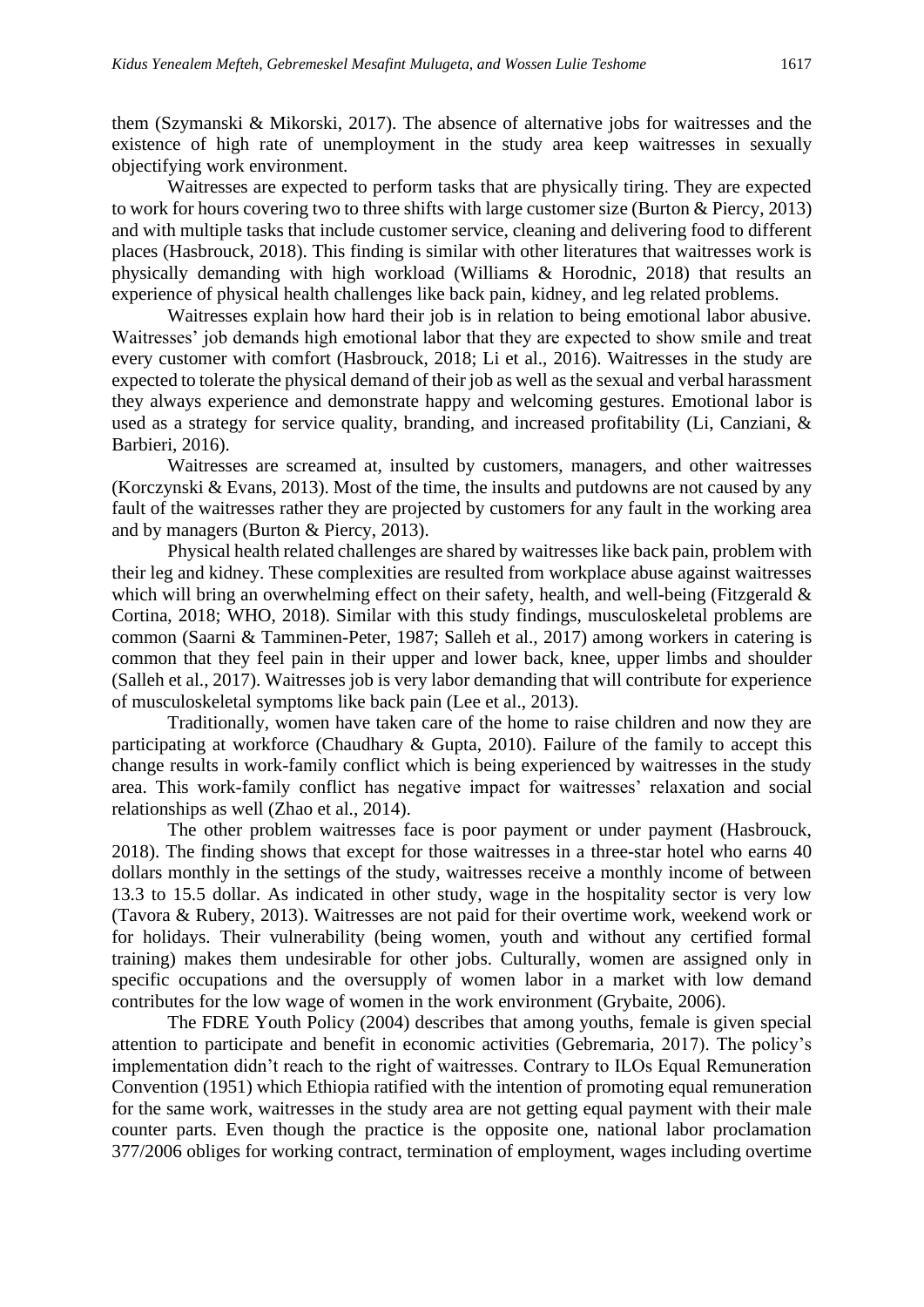payment, waitresses' wages are being taken/ and delayed by their employers and are not getting payment for overtime work.

According to explanation occupational crowding theory by Grybaite (2006) culturally women are assigned only in specific occupations and the oversupply of women labor in a market with low demand contributes for the low wage of women in the work environment. This explanation can clearly explain waitresses of the study area that it can be one of the major reasons why wage is low in hospitality sector since, according to CSA (2012), the unemployment rate for youth is much higher than the other groups, and young waitresses don't have a choice but to work in a labor abusive sector with low wage.

Consistent with literatures of Igbojekwe (2017) to cope with their work-related challenges, waitresses reporting their problem to managers and getting assistance from their co-workers are discussed. To cope their low wage, waitresses use tips from customers and putting rings on their finger is mentioned to cope unwanted sexual advances. Studies indicated that waitresses in restaurants and hotels who used alcohol; some of them used it to get away from their challenges in the workplace (Belhassen & Shani, 2012; Fernandez-Esquer & Diamond, 2013). However, this result indicated that most of the waitresses didn't drink alcohol. This result can be justified by the cultural difference of the study area where alcoholism is considered as a man's business.

#### **Conclusion and Implications**

Waitresses are working in an abusive environment where they are subjected to sexual harassment, physical health problems, emotional abuse, verbal, physical abuse, work-family conflict, and low wage. As coping mechanisms, waitresses reporting to their manager, getting help from co-workers and managers, tipping, and wearing fake rings are mentioned.

To address the complexity of workers in the hospitality sector, particularly that of waitresses, a governing policy for the sector must be developed. The labor proclamation 377/2006 which intends to address the issues of waitresses as well should be implemented on the ground. The government must make sure ILOs Equal Remuneration Convention (1951) is implemented. A minimum wage for workers in the hospitality sector common in Kenya, South Africa and other states should be developed to protect the interest of employees in general and waitresses in particular.

Labeling women and their job as inferior must be addressed. As explained in occupational crowding theory (Grybaite, 2006) structural forms of discrimination (Fleming, 2015) or systematically forcing women to dominate in the hospitality sector while ignoring their participation in other economic sector has a paramount impact to women, their family, and the country. The study findings are in line with Grybaite (2006) explanation of occupational crowding theory that in addition to assigning lower wages for occupations like hospitality industry that women dominate in number, high amount of women workforce supply with little demand in the market exacerbate the situation and the surplus supply of women labor contributes for wage to become lower.

#### **References**

Bartholomew, T. T., Joy, E. E., Kang, E., & Brown, J. (2021). A choir or cacophony? Sample sizes and quality of conveying participants' voices in phenomenological research. *Methodological Innovations, 14*(2). <https://doi.org/10.1177/20597991211040063>

Baum, T. (2013). *International perspective on women and work in hotels, catering and tourism*. International Labour Organization. www.ilo .org/wcmsp5/groups/public/.../@gender/.../wcms\_209867.pdf.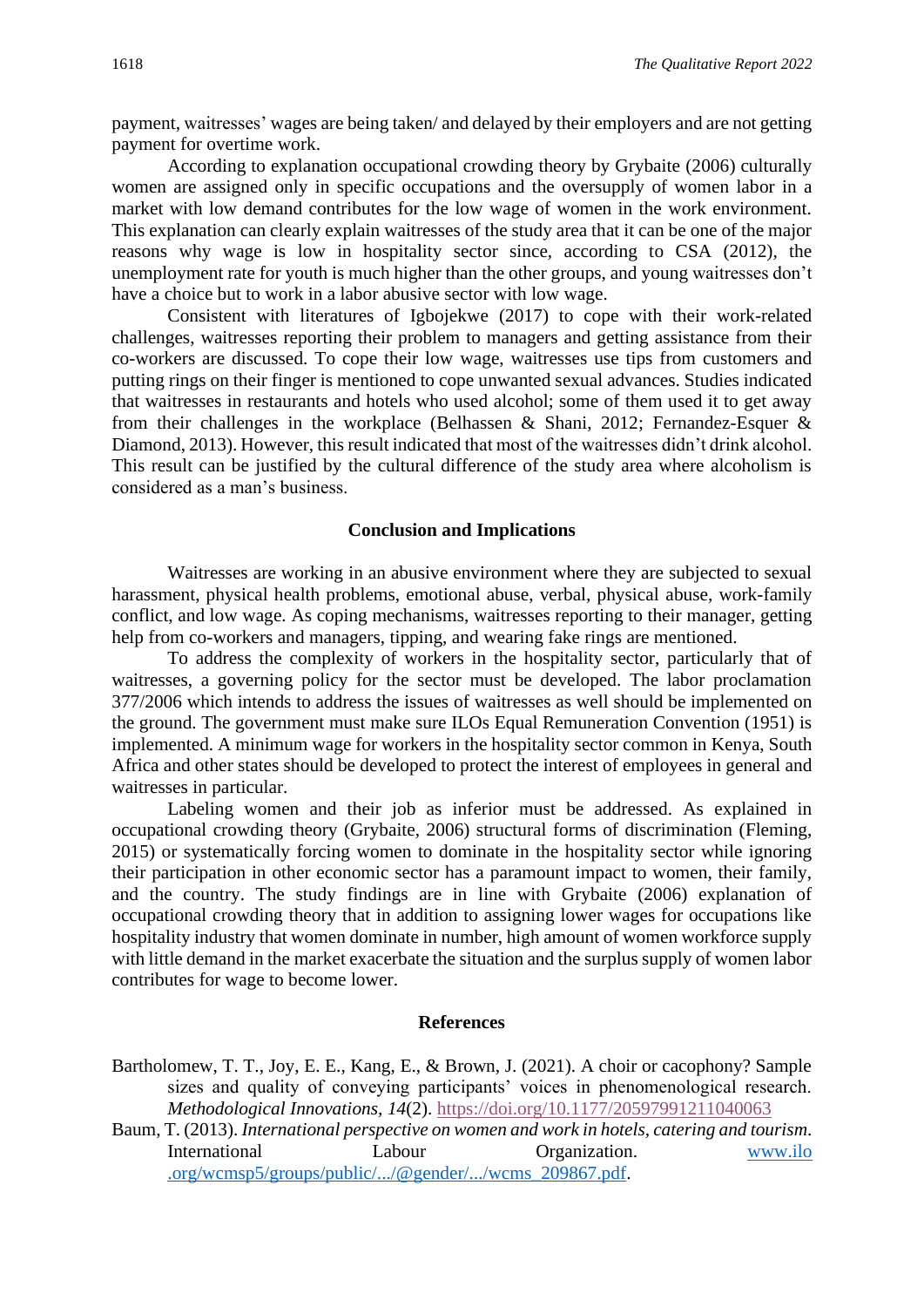- Belhassen, Y., & Shani, A. (2012, September). *Hotel workers' substance use and abuse* [Paper presentation]. 15th European Congress on Biotechnology. [http: //dx:doi. org/10.](http://dx:doi.org/10.1016/j.ijhm.2012.03.011)  [1016/j.ijhm.2012.03.011](http://dx:doi.org/10.1016/j.ijhm.2012.03.011)
- Burton, H., & Piercy, G. (2013). The workplace experiences of waitresses: Exploring the nature of emotional labour. *Labour, Employment and Work in New Zealand*. https:// doi. org/10.26686/lew.v0i0.1978
- Chaudhary, M., & Gupta, M. (2010). Gender equality in Indian Hotel industry: A study of perception of male and female employees. *International Journal of Hospitality & Tourism Systems, 3*(1), 31-73. http:// www. publishingindia.com.
- Chim-Miki, A. F., & Batista-Canino, R. M. (2017). The coopetition perspective applied to tourism destinations: A literature review. *Anatolia, 28*(3), 381-393. <https://doi.org/10.1080/13032917.2017.1322524>
- CSA. (2012). *FDRE statistical report on the 2012 urban employment unemployment survey, Addis Ababa, Ethiopia*. Central Statistical Agency – Ethiopia. http:// www. csa.gov.et>93-ueues-2012
- Dukes, S. (1984). Phenomenological methodology in the human sciences. *Journal of Religion and Health, 23*(3), 197-203.
- Eaton, D. E. (2004). Beyond room service: Legal consequences of sexual harassment of staff by hotel guests. *Cornell University, 45*(4), 347-361. DOI: 10. 1177/0010880404270064.
- Eaton, W. W., Smith, C., Ybarra, M., Muntaner, C., & Tien, A. (2004). Center for epidemiologic studies depression scale: Review and revision (CESD and CESD-R). In M. E. Maruish (Ed.), *The use of psychological testing for treatment planning and outcomes assessment: Instruments for adults* (pp. 363–377). Lawrence Erlbaum Associates Publishers.
- Efobi, U., Tanankem, B., & Asongu, S. (2018). Female economic participation with information and communication technology advancement: Evidence from Sub-Saharan Africa. *South African Journal of Economics, 86*(2), 231-246. <https://doi.org/10.1111/saje.12194>
- Fernandez-Esquer, E., & Diamond, M. (2013). Intimate partner violence among stigmatized Latina workers. *Journal of Interpersonal Violence, 28*(13), 2640-2656. DOI: 10.11 77/088626260513487988
- Fitzgerald, L. F., & Cortina, L. M. (2018). Sexual harassment in work organizations: A view from the 21st century. In C. B Travis, J. W. White, A. Rutherford, W. S. Williams, S. L. Cook, & K. F. Wyche (Eds.), *APA handbook of the psychology of women: Perspectives on women's private and public lives* (pp. 215–234). American Psychological Association. [https://doi.org/10.1037/0000060-012](https://psycnet.apa.org/doi/10.1037/0000060-012)
- Fleming, S. S. (2015). Deja vu? An updated analysis of the gender wage gap in the U.S. *Cornell Hospitality Quarterly, 56*(2), 180-190. DOI:10/1177/1938965514567680.
- Fredrickson, B. L., & Roberts, T.-A. (1997). Objectification theory: Toward understanding women's lived experiences and mental health risks*. Psychology of Women Quarterly, 21*(2), 173-206*.* doi:10.1111/j.1471-6402.1997.tb00108.x
- Gebremariam, E. B. (2017). *The politics of youth employment and policy processes in Ethiopia*. Institute of Development Studies.
- Gill, M. J. (2020). Phenomenological approaches to research. In N. Mik-Meyer & M. Järvinen (Eds.), *Qualitative analysis: Eight approaches* (pp. 73-94). Sage.
- Giorgi, A. (2009). *The descriptive phenomenological method in psychology: A modified Husserlian approach*. Duquesne University Press.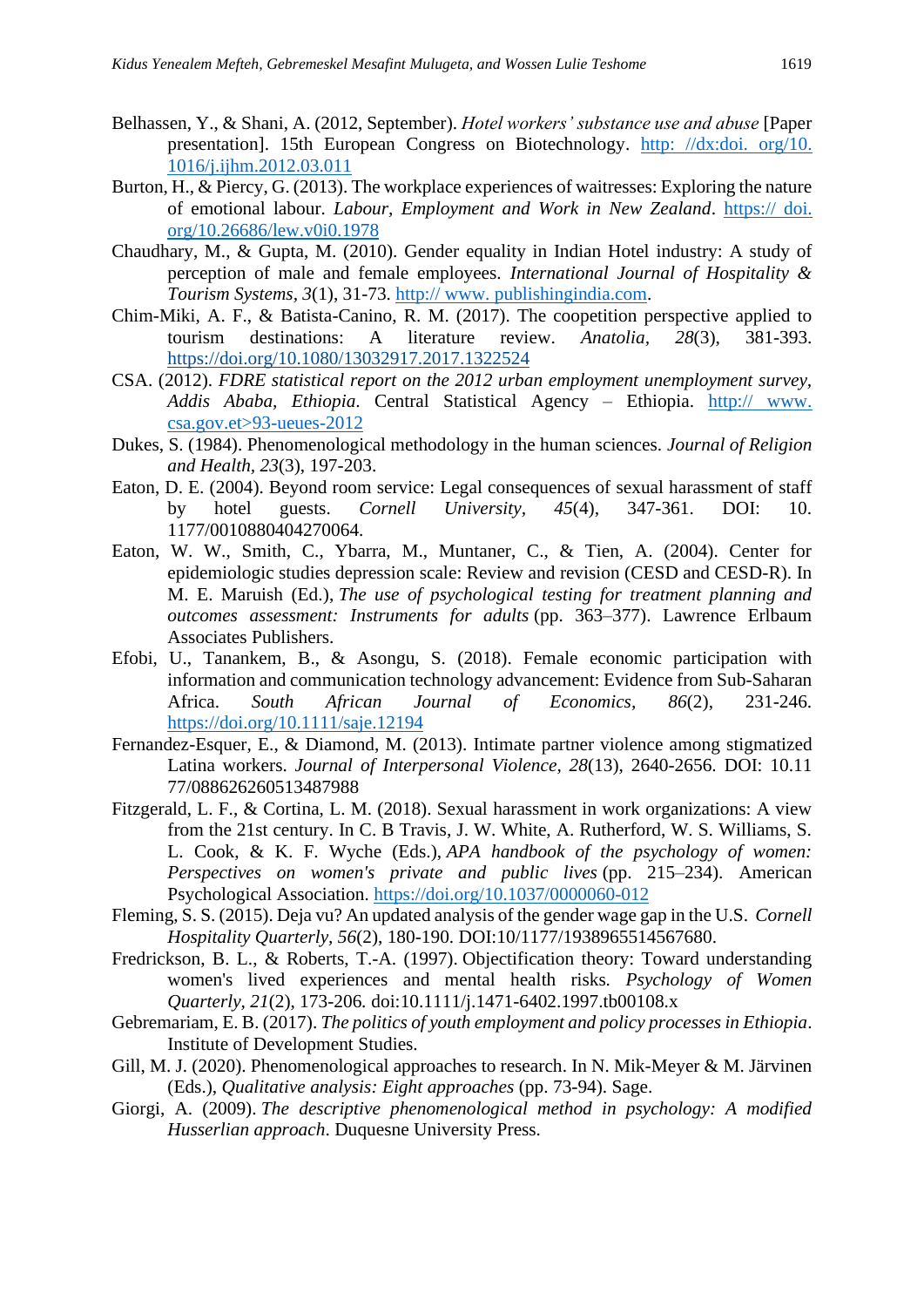- Giuffre, P. A., & Williams, C. L. (1994). Boundary lines: Labeling sexual harassment in restaurants. *Gender & Society, 8*(3), 378- 401. <https://doi.org/10.1177/08912439400800006>
- Grybaite, V. (2006). Analysis of theoretical approaches to gender pay gap. *Journal of Business and Economic Management, 7*(2), 85-91. https://doi.org /10.1080/16111699.2006.9636127
- Hasbrouck, H. L. (2018). *The American diner waitress: An autoethnographic study of the icon*. Goldsmiths, University of London.<https://doi.org/10.25602/GOLD.00026096>
- Hoel, H., & Einarsen, S. (2003). *Violence at work in hotels, catering and tourism*. International Labour Office. www.ilo. org> publication>wcms 1
- Igbojekwe, P. (2017). A study of emotional labor coping strategies in some hotels in South East Nigeria. *Journal of Hotel and Business Management, 6*(1), 1-7. DOI: 10.41.72/2169/-0286.1000161
- ILO Ratifications of C100—Equal Remuneration Convention, 1951 (No. 100), Retrieved from *[http://www.ilo.org/dyn/normlex/en/f?p=NORMLEXPUB:11300:0::NO:11300:](http://www.ilo.org/dyn/normlex/en/f%3fp%3dNORMLEXPUB:11300:0::NO:11300:P11300_INSTRUMENT_ID:312245:NO) [P11300\\_INSTRUMENT\\_ID:312245:NO](http://www.ilo.org/dyn/normlex/en/f%3fp%3dNORMLEXPUB:11300:0::NO:11300:P11300_INSTRUMENT_ID:312245:NO)*
- Jung, H. S., & Yoon, H. H. (2018). Understanding workplace bullying: Its effects on response and behavior in the hospitality industry. *International Journal of Contemporary Hospitality Management, 30*(3), 1452-1471. [https://doi.org/10.1108/lJCHM-01-2017-](https://doi.org/10.1108/lJCHM-01-2017-0002) [0002](https://doi.org/10.1108/lJCHM-01-2017-0002)
- Korczynski, M., & Evans, C. (2013). Customer abuse to service workers: An analysis of its social creation within the service economy. *Work, Employment and Society, 27*(5), 768–784.<https://doi.org/10.1177/0950017012468501>
- Lee, J. W., Lee, J. J., Mun, H. J., Lee, K.-J., & Kim, J. J. (2013). The relationship between musculoskeletal symptoms and work-related risk factors in hotel workers. *Annals of Occupational and Environmental Medicine, 25*(1), 20. [https://doi.org/10.1186/2052-](https://doi.org/10.1186/2052-4374-25-20) [4374-25-20](https://doi.org/10.1186/2052-4374-25-20)
- Li, J., Canziani, B., & Barbieri, C. (2016). Emotional labor in hospitality: Positive affective display in service encounters. *Tourism and Hospitality Research, 18*(2), 242-253. DOI: 10. 1177 /14673584/6637253.
- Masadeh, M. (2013). Women in the hotel industry: What's missing from this picture? *International Journal of Academic Research in Business and Social Sciences, 3*(1), 573-580. http://www. hrmars. Com /admin/pics/1527.pdf.
- McLaughlin, H., Uggen, C., & Blackstone, A. (2012). Sexual harassment, workplace authority, and the paradox of power. *American Sociological Review, 77*(4), 625-647. [https: //](https://doi.org/10.1177/0003122412451728)  [doi.org/10.1177/0003122412451728](https://doi.org/10.1177/0003122412451728)
- Middlemiss, S. (2011). Follow the Yellow Brick Road: Munchkins Restaurant Ltd and another v Karmazyn, liability of employers for long-term harassment. *Sage Publication, 11*(3), 140-149.<https://doi.org/10.1177/1358229111420517>
- Minstry of Youth, Sport and Culture. (2004). *FDRE national youth policy*. Ministry of Youth, Sports and Culture, Addis Ababa, Ethiopia.
- Moustakas, C. (1994). *Phenomenological research methods*. SAGE Publications.
- National Minimum Wage Act: Act No. 9 of 2018. (2018) Retrieved from [https://www.gov.za/sites/default/files/gcis\\_document/201811/42060gon1303act9of20](https://www.gov.za/sites/default/files/gcis_document/201811/42060gon1303act9of2018.pdf) [18.pdf](https://www.gov.za/sites/default/files/gcis_document/201811/42060gon1303act9of2018.pdf)
- Nawaz, M., Jariko, M., & Mushtaque, T. (2017). Phenomenological research, a reflex account. *International Journal of Quantitative and Qualitative Research Methods, 5*(2), 1-9.
- Richman, J. A., Rospenda, K. M., Nawyn, S. J., Flaherty, J. A., Fendrich, M., Drum, M. L., & Johnson, T. P. (1999). Sexual harassment and generalized workplace abuse among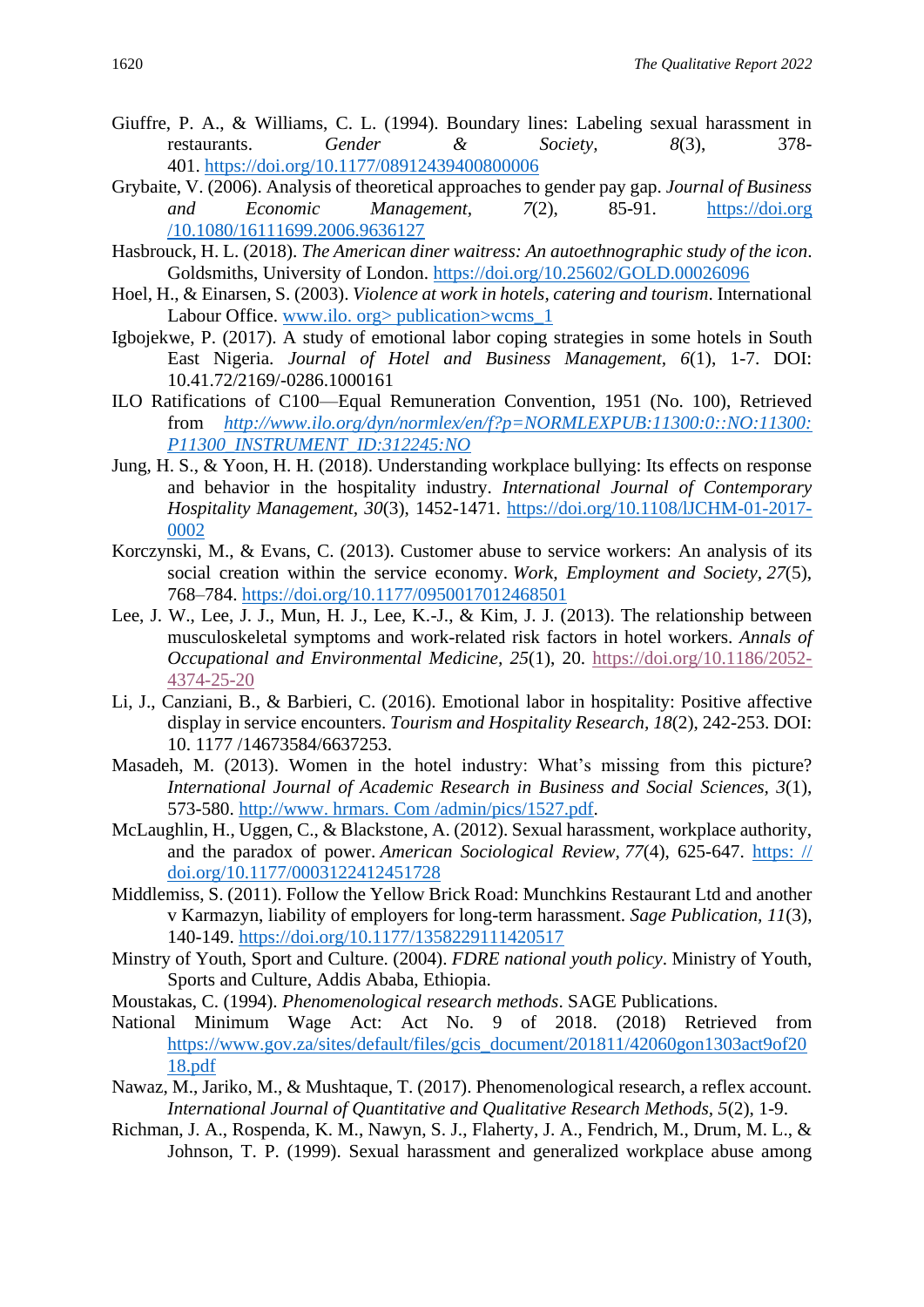university employees: Prevalence and mental health correlates. *American Journal of Public Health, 89*(3), 358-363. https:// doi.org/ 10.2105/ AJPH. 89.3.358

- Rodham, K., Fox, F., & Duran, N. (2015). Exploring analytical trustworthiness and the process of reaching consensus in interpretive phenomenological analysis: Lost in transcription. *International Journal of Social Research Methodology, 18*(1), 59-71. DOI: 10.1080/13645579.2013.852368
- Salleh, N. F. M., Sukadarin, E. H., Zakaria J. (2017). Preliminary study of musculoskeletal complaints and ergonomic risk factors among catering workers. *Asia Pacific Environmental and Occupational Health Society, 3*(1), 39-43.
- Saarni, H., Tamminen-Peter, L. (1987) Physical Stress and strain in catering work on the Baltic car ferries. *Bulletin of the Institute of Maritime and Tropical Medicine in Gdynia, 38*(1- 2), 25-31. https://europepmc.org/article/med/3506432
- Scarduzio, J. A., Sheff, S. E., & Smith, M. (2018). Coping and sexual harassment: How victims cope across multiple settings. *Archive of Sexual Behavior, 47*, 327–340. <https://doi.org/10.1007/s10508-017-1065-7>
- Shani, A., & Pizam, A. (2009). Work-related depression among hotel employees. *Cornell University Quarterly, 50*(4), 446-459. DOI:10.1177/1938965509344294.
- Sloan, A., & Bowe, B. (2014). Phenomenology and hermeneutic phenomenology: The philosophy, the methodologies and using hermeneutic phenomenology to investigate lecturers' experiences of curriculum design. *Quality & Quantity, 48*(3), 1291-1303. DOI: 10.1007/s11135-013-9835-3
- Sojo, V. E., Wood, R. E., & Genat, A. E. (2016). Harmful workplace experiences and women's occupational well-being: Ameta analysis. *Psychology of Women Quarterly, 40*(1), 10- 40.<https://doi.org/10.1177/0361684315599346>
- Stenson, K., & Heimer, G. (2008). Prevalence of experiences of partner violence among female health staff: Relevance to awareness and action when meeting abused women patients. *Women's Health Issues, 18*(2), 141-149.<https://doi.org/10.1016/j.whi.2007.12.003>
- Szymanski, M., & Mikorski, R. (2017). Sexually objectifying environments: Power, rumination, and waitresses' anxiety and disordered eating. *Psychology of Women Quarterly, 4*(3), 314-324. DOI: 10.1177/0361684317709438.
- Tavora, I., & Rubery, J. (2013). Female employment, labour market institutions and gender culture in Portugal. *European Journal of Industrial Relation, 19*(3), 221-237. DOI: 10.1177/0959680113493374
- The Regulation of Wages (General) (Amendment) Order:Legal Notice N0.112 (2017) Retrievedfromhttp://kenyalaw.org/kl/fileadmin/pdfdownloads/LegalNotices/2017/LN 112\_2017.pdf
- Tijdens, K., Besamusca, M. J., & Asteraye, M. N. (2013). *Wages in the food chain in Ethiopia: WageIndicator survey 2013*. Wage Indicator Foundation. <https://hdl.handle.net/11245/1.403096>
- Wesolowski, A. (2016). Serving up stress: Perceived stressors and coping mechanisms of frontline house restaurant employees. Trent University, 4(1), 1-10. <https://www.researchgate.net/publication/313263760>
- Whiteford, A., Seventer, D., & Patterson, B. (2014). A profile of the tourism sector in New Zealand: Industry profile: Tourism sector. Prepared by Infometrics. <http://www.serviceiq.org.nz/assets/Uploads/Tourism3.pdf>
- WHO. (2007). *Ethical and safety recommendations for researching, documenting and monitoring sexual violence in emergencies*. World Health Organization. [https://apps.who.int/iris/bitstream/handle/10665/43709/9789241595681\\_eng.pdf](https://apps.who.int/iris/bitstream/handle/10665/43709/9789241595681_eng.pdf)
- WHO. (2018). *INSPIRE handbook: Action for implementing the seven strategies for ending violence against children*. World Health Organization.